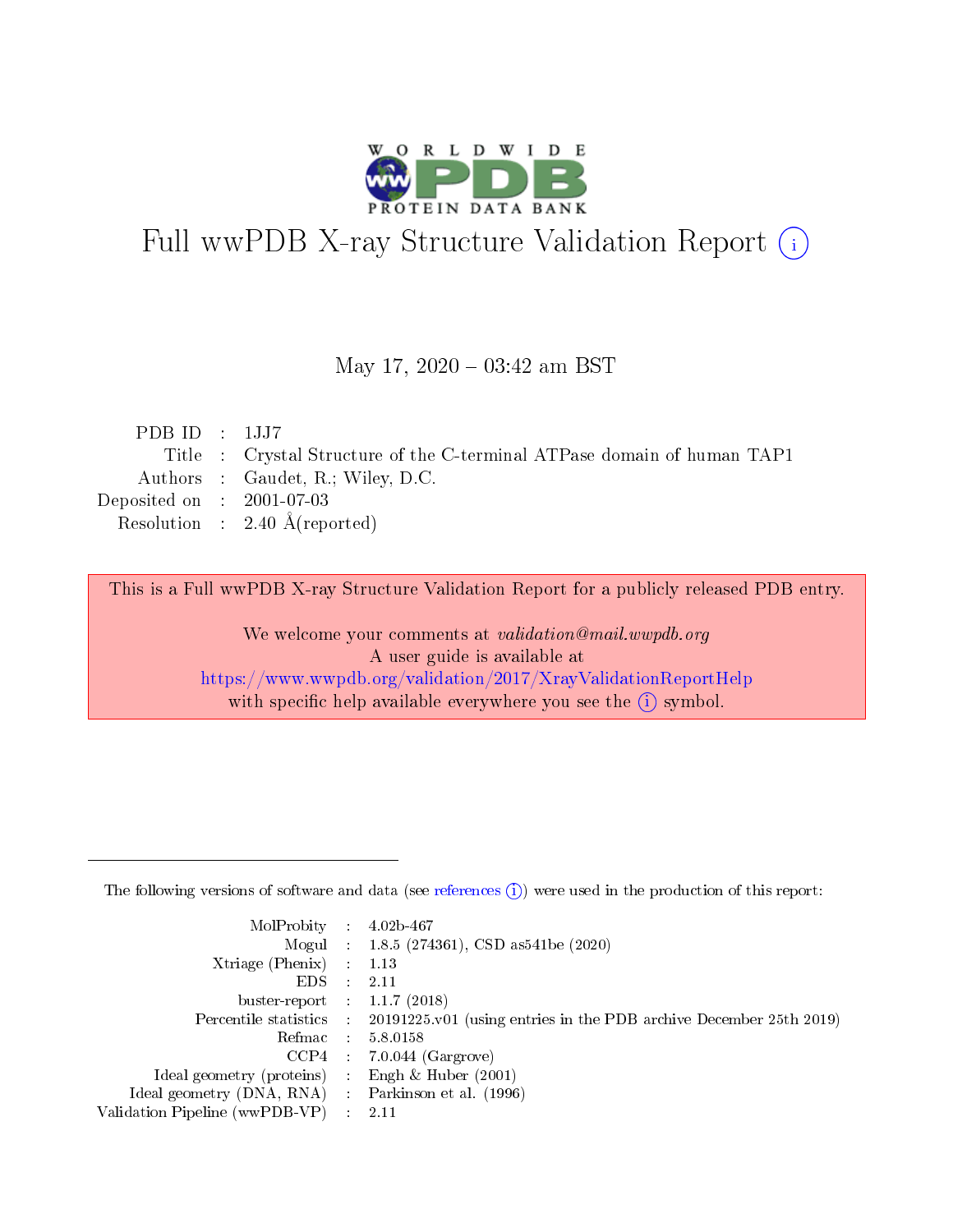# 1 [O](https://www.wwpdb.org/validation/2017/XrayValidationReportHelp#overall_quality)verall quality at a glance  $(i)$

The following experimental techniques were used to determine the structure: X-RAY DIFFRACTION

The reported resolution of this entry is 2.40 Å.

Percentile scores (ranging between 0-100) for global validation metrics of the entry are shown in the following graphic. The table shows the number of entries on which the scores are based.



| Metric                | Whole archive<br>$(\#\mathrm{Entries})$ | Similar resolution<br>$(\#\text{Entries},\,\text{resolution}\,\,\text{range}(\textup{\AA}))$ |  |  |
|-----------------------|-----------------------------------------|----------------------------------------------------------------------------------------------|--|--|
| $R_{free}$            | 130704                                  | $3907(2.40-2.40)$                                                                            |  |  |
| Clashscore            | 141614                                  | $4398(2.40-2.40)$                                                                            |  |  |
| Ramachandran outliers | 138981                                  | $4318(2.40-2.40)$                                                                            |  |  |
| Sidechain outliers    | 138945                                  | $4319(2.40-2.40)$                                                                            |  |  |
| RSRZ outliers         | 127900                                  | $3811(2.40-2.40)$                                                                            |  |  |

The table below summarises the geometric issues observed across the polymeric chains and their fit to the electron density. The red, orange, yellow and green segments on the lower bar indicate the fraction of residues that contain outliers for  $>=3, 2, 1$  and 0 types of geometric quality criteria respectively. A grey segment represents the fraction of residues that are not modelled. The numeric value for each fraction is indicated below the corresponding segment, with a dot representing fractions  $\epsilon=5\%$  The upper red bar (where present) indicates the fraction of residues that have poor fit to the electron density. The numeric value is given above the bar.

| Mol | $\gamma$ hain | Length  |    | Quality of chain |     |  |  |  |
|-----|---------------|---------|----|------------------|-----|--|--|--|
|     |               |         | 8% |                  |     |  |  |  |
|     |               | $260\,$ |    | 65%              | 30% |  |  |  |

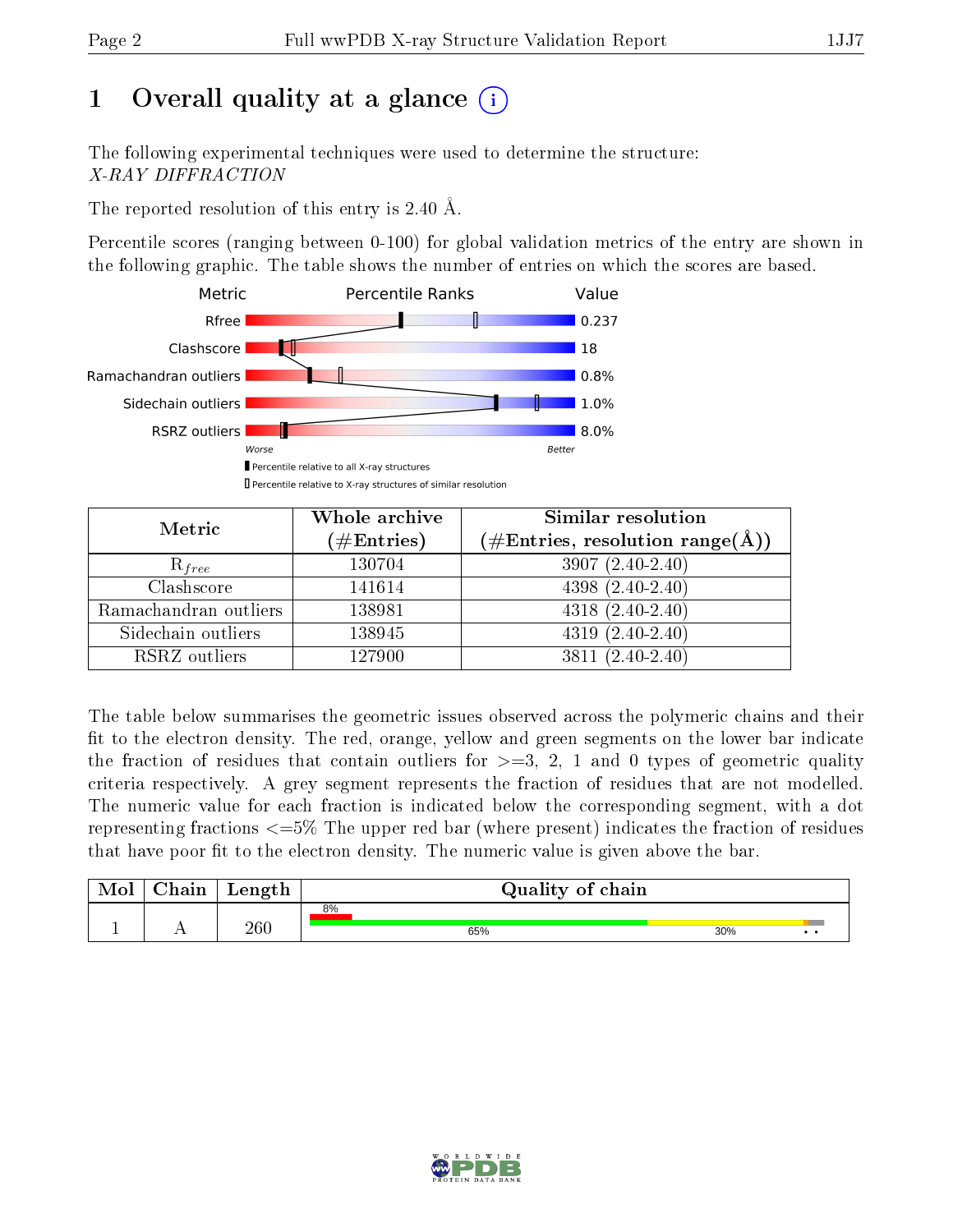# 2 Entry composition (i)

There are 4 unique types of molecules in this entry. The entry contains 2072 atoms, of which 0 are hydrogens and 0 are deuteriums.

In the tables below, the ZeroOcc column contains the number of atoms modelled with zero occupancy, the AltConf column contains the number of residues with at least one atom in alternate conformation and the Trace column contains the number of residues modelled with at most 2 atoms.

• Molecule 1 is a protein called PEPTIDE TRANSPORTER TAP1.

| Mol | Chain | Residues | Atoms            |      |     |     |  | $\rm{ZeroOcc} \mid \rm{AltConf} \mid \rm{Trace}$ |  |
|-----|-------|----------|------------------|------|-----|-----|--|--------------------------------------------------|--|
|     |       | 251      | $\mathrm{Total}$ |      |     |     |  |                                                  |  |
|     |       |          | 1930             | 1218 | 339 | 368 |  |                                                  |  |

• Molecule 2 is MAGNESIUM ION (three-letter code: MG) (formula: Mg).

|  | $Mol$   Chain   Residues | Atoms                                 | ZeroOcc   AltConf |
|--|--------------------------|---------------------------------------|-------------------|
|  |                          | $\mathbf{M}\mathbf{p}$<br>$\rm Total$ |                   |

• Molecule 3 is ADENOSINE-5'-DIPHOSPHATE (three-letter code: ADP) (formula:  $C_{10}H_{15}N_5O_{10}P_2$ .



|  | Chain   Residues | Atoms     |  |  | $ZeroOcc$   AltConf |  |
|--|------------------|-----------|--|--|---------------------|--|
|  |                  | fotal C N |  |  |                     |  |
|  |                  |           |  |  |                     |  |

• Molecule 4 is water.

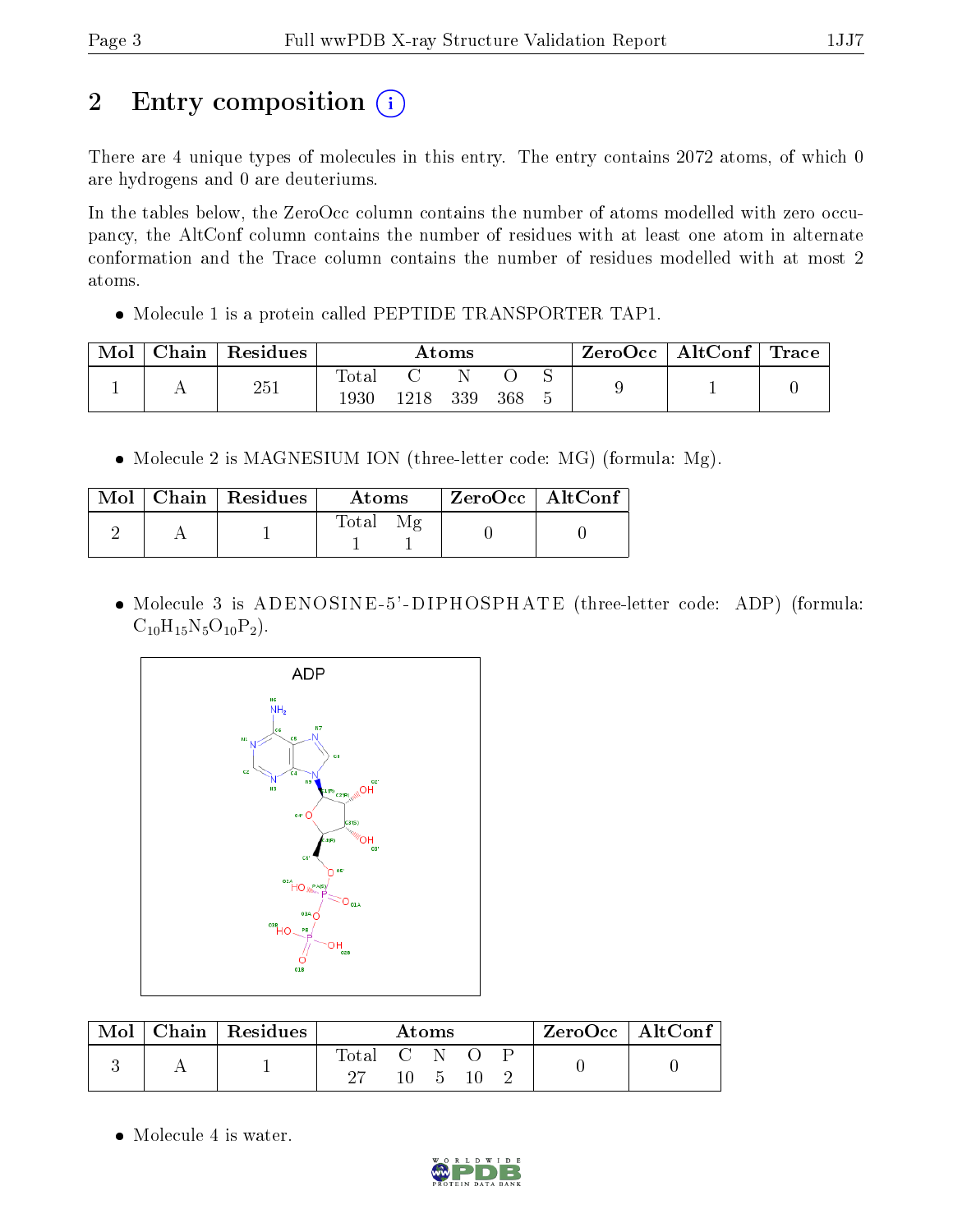|  | $Mol$   Chain   Residues | Atoms       | $\rm ZeroOcc \mid AltConf$ |  |
|--|--------------------------|-------------|----------------------------|--|
|  |                          | $\rm Total$ |                            |  |

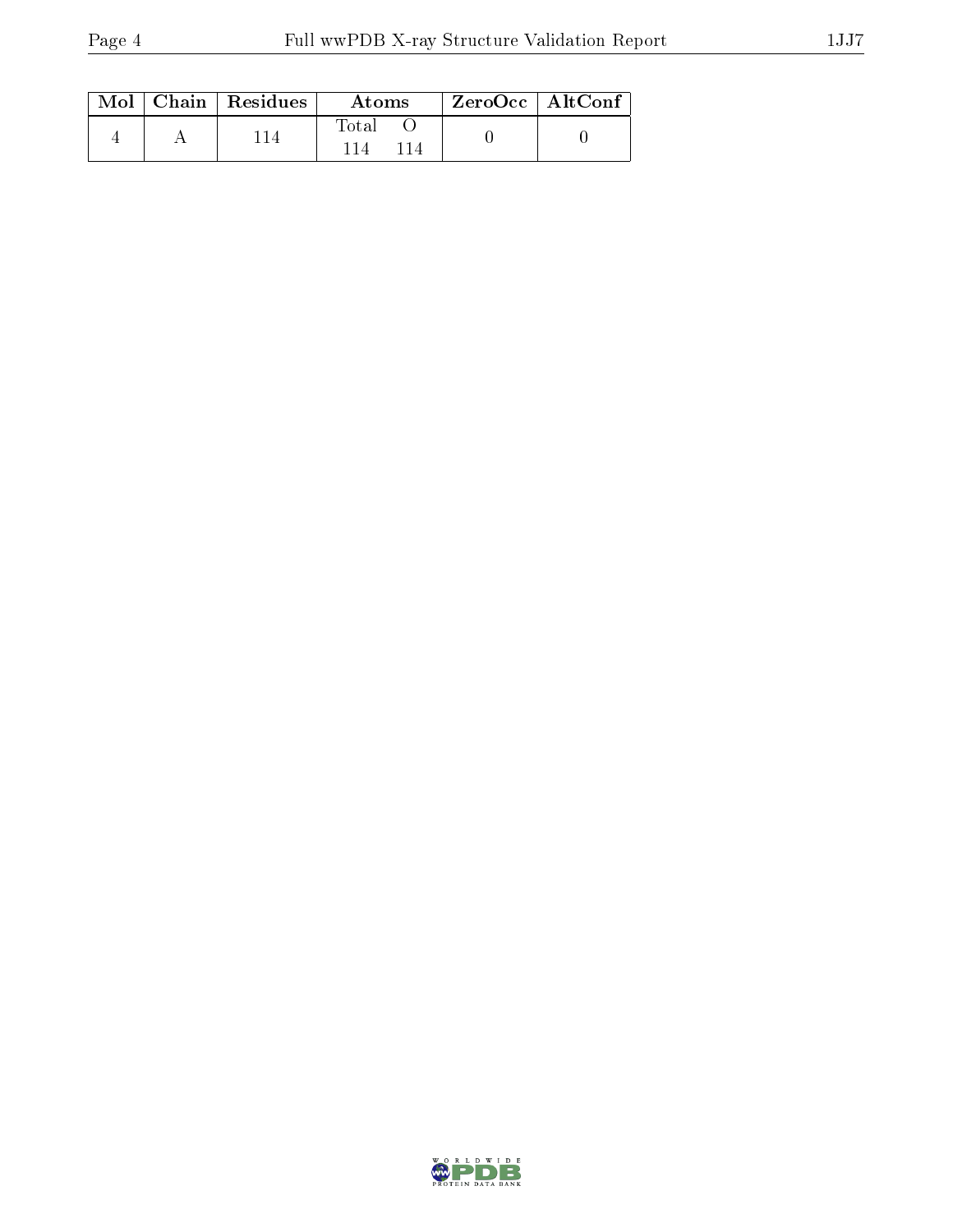# 3 Residue-property plots  $(i)$

These plots are drawn for all protein, RNA and DNA chains in the entry. The first graphic for a chain summarises the proportions of the various outlier classes displayed in the second graphic. The second graphic shows the sequence view annotated by issues in geometry and electron density. Residues are color-coded according to the number of geometric quality criteria for which they contain at least one outlier: green  $= 0$ , yellow  $= 1$ , orange  $= 2$  and red  $= 3$  or more. A red dot above a residue indicates a poor fit to the electron density (RSRZ  $> 2$ ). Stretches of 2 or more consecutive residues without any outlier are shown as a green connector. Residues present in the sample, but not in the model, are shown in grey.

- Chain A: 65% 30% L497 • • 867H  $\frac{1574}{1575}$  $\frac{1}{2}$ F591 •  $\frac{6}{1592}$ P496 V503 A511 R515 P516 L519 L528  $\frac{1531}{2}$ L536 G541 K544 L551 K567 P568 L569 P570 Q571 Y572 E573 R575 Y576 R579 G585 Q586 E587 P588  $\frac{1589}{2}$ R593 S594 L595 Q596 E597 N598 **RRE**  $\frac{1001}{1000}$  $\frac{1}{1602}$  $\frac{1}{2}$  $\frac{8}{26}$ D637 • **E**638 ●<br>भ≎39<br>भ≤30  $\frac{q}{\sqrt{2}}$ L603 T604 K606 P607 T608 M609 E610 E611 I612 T613 V617 F624 I625 S626  $530$ L628 P629 Q630 E635 G640 S641  $\frac{1}{2}$ S644 Q647 A652 L657 I658 R659 K660 P661 I665  $\frac{666}{2}$  $D667$ D668 A669 T670 L673 N676 Q680 V681 E682 Q683  $\frac{1}{27}$  $\frac{122h}{\sqrt{22h}}$  $\begin{array}{c} \bullet \\ \bullet \\ \bullet \\ \bullet \end{array}$  $\frac{1}{4742}$ L684 L685 Y686 E687 R691 R694 I699 E707 T725 H726 Q728 K733  $141$ GLUPRO ALA ASP ALA PRO
- Molecule 1: PEPTIDE TRANSPORTER TAP1

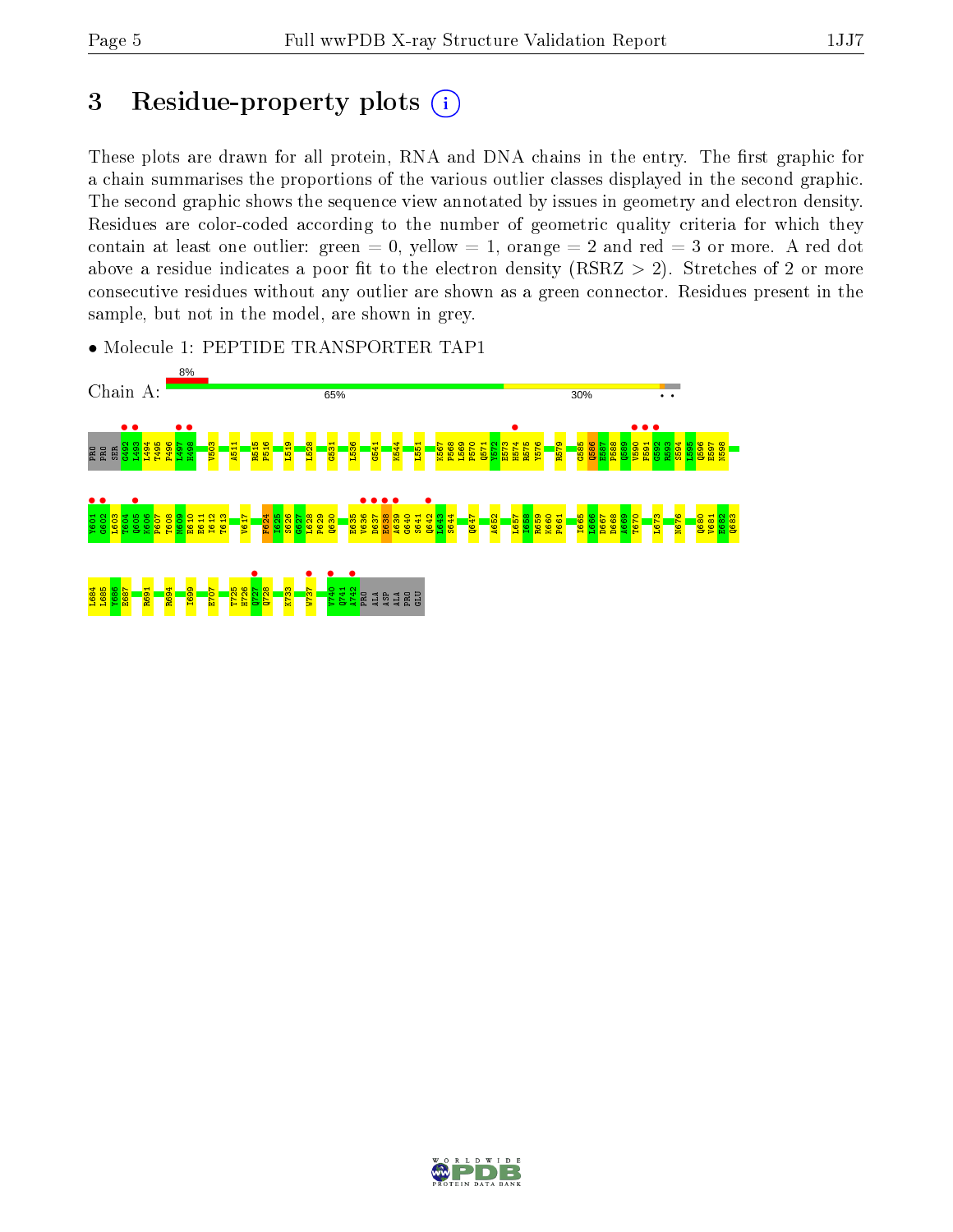# 4 Data and refinement statistics  $(i)$

| Property                                                             | <b>Value</b>                                       | Source     |
|----------------------------------------------------------------------|----------------------------------------------------|------------|
| Space group                                                          | $P_62$                                             | Depositor  |
| Cell constants                                                       | 87.57Å<br>87.57Å<br>79.85Å                         | Depositor  |
| a, b, c, $\alpha$ , $\beta$ , $\gamma$                               | $120.00^{\circ}$<br>$90.00^\circ$<br>$90.00^\circ$ |            |
| Resolution $(A)$                                                     | 30.00<br>2.40<br>$\frac{1}{2}$                     | Depositor  |
|                                                                      | 28.66<br>2.40<br>$\frac{1}{2}$                     | <b>EDS</b> |
| % Data completeness                                                  | $96.6$ $(30.00-2.40)$                              | Depositor  |
| (in resolution range)                                                | $96.5(28.66-2.40)$                                 | <b>EDS</b> |
| $R_{merge}$                                                          | 0.05                                               | Depositor  |
| $\mathrm{R}_{sym}$                                                   | 5.30                                               | Depositor  |
| $\overline{1$                                                        | 4.00 (at $2.39\text{\AA}$ )                        | Xtriage    |
| Refinement program                                                   | $\overline{\text{CNS}}$                            | Depositor  |
| $R, R_{free}$                                                        | 0.198<br>0.240<br>$\ddot{\phantom{a}}$             | Depositor  |
|                                                                      | 0.193<br>0.237                                     | DCC        |
| $R_{free}$ test set                                                  | 1358 reflections $(9.90\%)$                        | wwPDB-VP   |
| Wilson B-factor $(A^2)$                                              | 41.1                                               | Xtriage    |
| Anisotropy                                                           | 0.128                                              | Xtriage    |
| Bulk solvent $k_{sol}(e/\mathring{A}^3)$ , $B_{sol}(\mathring{A}^2)$ | $0.33$ , 47.0                                      | <b>EDS</b> |
| $\overline{L-test for }$ twinning <sup>2</sup>                       | $>$ = 0.49, < $L^2$ > = 0.33<br>< L                | Xtriage    |
| Estimated twinning fraction                                          | $0.048$ for h,-h-k,-l                              | Xtriage    |
| $F_o, F_c$ correlation                                               | 0.95                                               | <b>EDS</b> |
| Total number of atoms                                                | $20\,72$                                           | wwPDB-VP   |
| Average B, all atoms $(A^2)$                                         | 52.0                                               | wwPDB-VP   |

Xtriage's analysis on translational NCS is as follows: The largest off-origin peak in the Patterson function is  $4.09\%$  of the height of the origin peak. No significant pseudotranslation is detected.

<sup>&</sup>lt;sup>2</sup>Theoretical values of  $\langle |L| \rangle$ ,  $\langle L^2 \rangle$  for acentric reflections are 0.5, 0.333 respectively for untwinned datasets, and 0.375, 0.2 for perfectly twinned datasets.



<span id="page-5-1"></span><span id="page-5-0"></span><sup>1</sup> Intensities estimated from amplitudes.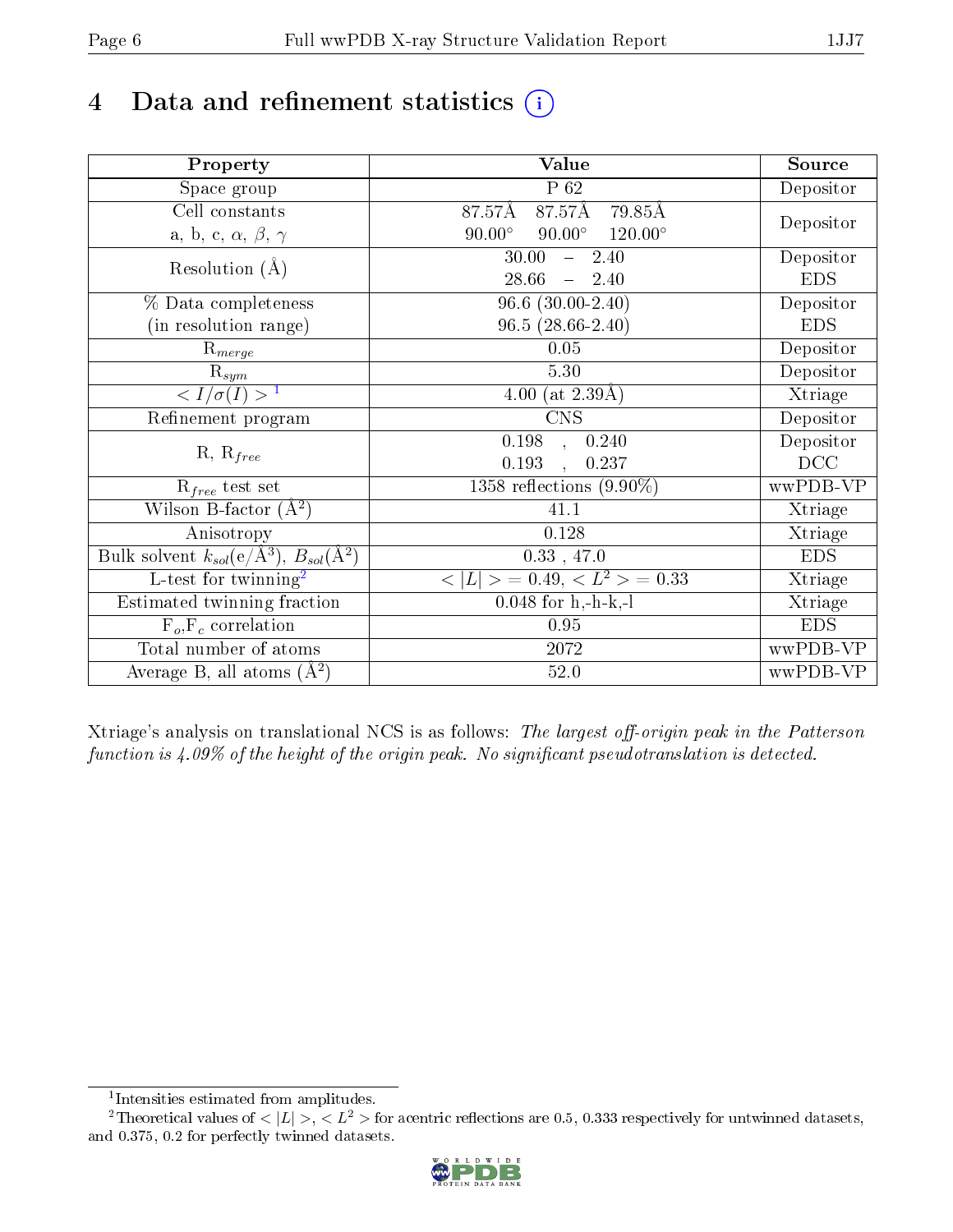# 5 Model quality  $(i)$

## 5.1 Standard geometry  $(i)$

Bond lengths and bond angles in the following residue types are not validated in this section: MG, ADP

The Z score for a bond length (or angle) is the number of standard deviations the observed value is removed from the expected value. A bond length (or angle) with  $|Z| > 5$  is considered an outlier worth inspection. RMSZ is the root-mean-square of all Z scores of the bond lengths (or angles).

|  | $Mol$   Chain |      | Bond lengths                    | Bond angles |           |  |
|--|---------------|------|---------------------------------|-------------|-----------|--|
|  |               |      | RMSZ $ #Z  > 5$ RMSZ $ #Z  > 5$ |             |           |  |
|  |               | 0.32 | 0/1966                          | 0.58        | $-0/2671$ |  |

There are no bond length outliers.

There are no bond angle outliers.

There are no chirality outliers.

There are no planarity outliers.

### 5.2 Too-close contacts  $(i)$

In the following table, the Non-H and H(model) columns list the number of non-hydrogen atoms and hydrogen atoms in the chain respectively. The H(added) column lists the number of hydrogen atoms added and optimized by MolProbity. The Clashes column lists the number of clashes within the asymmetric unit, whereas Symm-Clashes lists symmetry related clashes.

|  |      |      | Mol   Chain   Non-H   H(model)   H(added)   Clashes   Symm-Clashes |
|--|------|------|--------------------------------------------------------------------|
|  | 1930 | 1931 |                                                                    |
|  |      |      |                                                                    |
|  |      |      |                                                                    |
|  |      |      |                                                                    |
|  | 2072 | 1943 |                                                                    |

The all-atom clashscore is defined as the number of clashes found per 1000 atoms (including hydrogen atoms). The all-atom clashscore for this structure is 18.

All (71) close contacts within the same asymmetric unit are listed below, sorted by their clash magnitude.

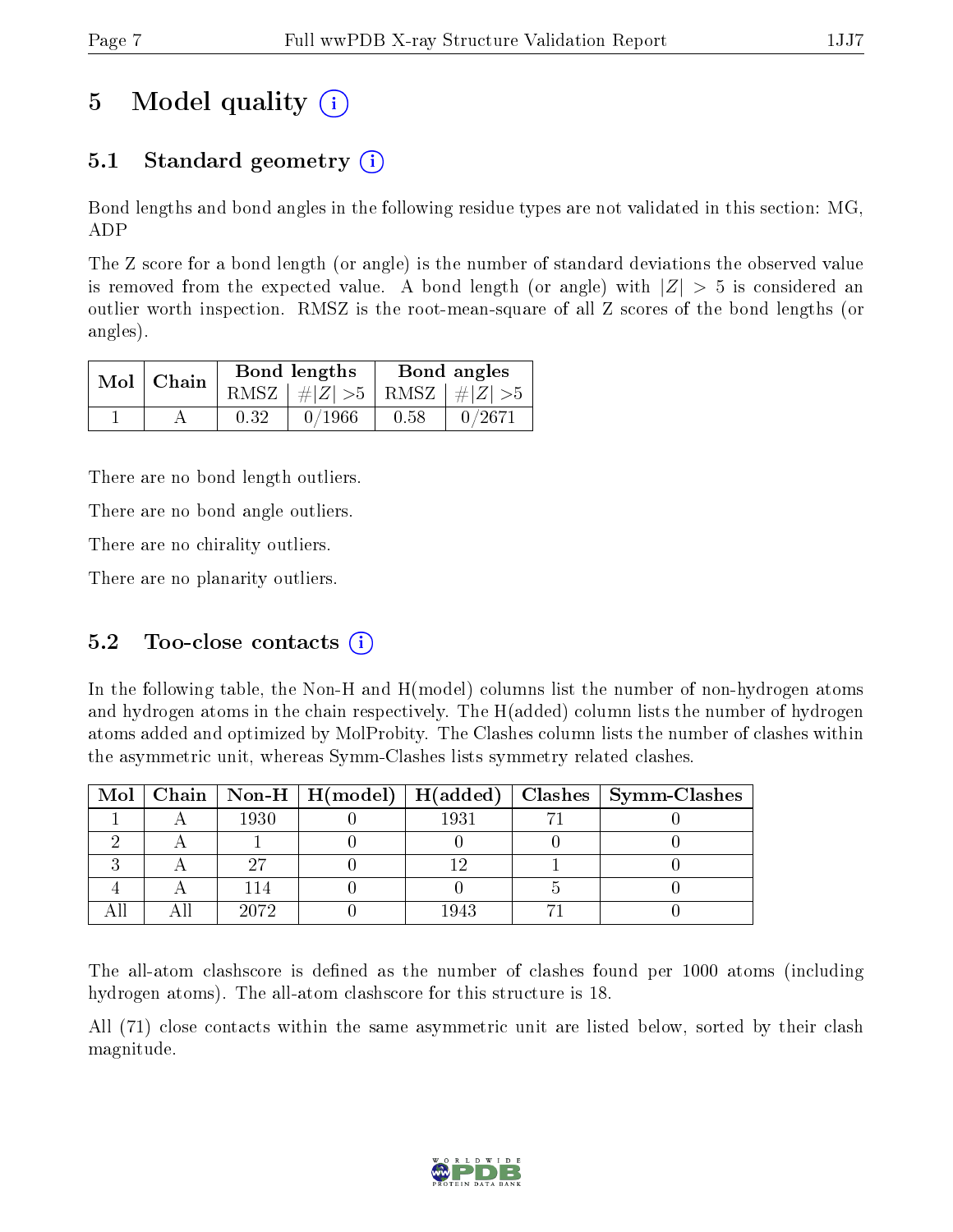| Atom-1             | Atom-2                         | Interatomic    | Clash         |  |
|--------------------|--------------------------------|----------------|---------------|--|
|                    |                                | distance $(A)$ | overlap $(A)$ |  |
| 1:A:586:GLN:HE22   | 1: A:668: ASP:HB3              | 1.58           | 0.68          |  |
| 1:A:681:VAL:O      | 1:A:685:LEU:HG                 | 1.93           | 0.68          |  |
| 1:A:586:GLN:HE21   | 1:A:586:GLN:HA                 | 1.58           | 0.68          |  |
| 1:A:596:GLN:HG3    | 1:A:612:ILE:HD13               | 1.78           | 0.66          |  |
| 1: A:515: ARG:HD3  | 4:A:7:HOH:O                    | 1.97           | 0.64          |  |
| 1: A:657:LEU:CD2   | 1:A:684:LEU:HD21               | 2.28           | 0.63          |  |
| 1: A:629: PRO:     | 1: A:630: GLN: HB2             | 1.97           | 0.63          |  |
| 1: A:641: SER: HB2 | $1: A:642: \overline{GLN:NE2}$ | 2.14           | 0.62          |  |
| 1: A:541: GLY:HA2  | 3:A:752:ADP:H5'1               | 1.83           | 0.61          |  |
| 1: A:588: PRO:HG3  | 4:A:102:HOH:O                  | 2.00           | 0.61          |  |
| 1: A:608:THR:HG22  | 1: A:610: GLU: H               | 1.67           | 0.60          |  |
| 1: A:694: ARG:HD3  | 4:A:14:HOH:O                   | 2.02           | 0.59          |  |
| 1: A:576:TYR:HA    | 1:A:579:ARG:NH1                | 2.18           | 0.59          |  |
| 1:A:657:LEU:HD21   | 1:A:684:LEU:HD21               | 1.85           | 0.59          |  |
| 1: A:594:SER:HA    | 1:A:635:GLU:HA                 | 1.85           | 0.58          |  |
| 1: A:586: GLN: NE2 | 1: A:668: ASP:HB3              | 2.17           | $0.58\,$      |  |
| 1:A:637:ASP:O      | 1: A:638: GLU:O                | 2.22           | 0.58          |  |
| 1:A:544:LYS:NZ     | 1:A:544:LYS:HB2                | 2.19           | $0.57\,$      |  |
| 1: A:641:SER:HB2   | 1:A:642:GLN:HE22               | 1.70           | 0.56          |  |
| 1: A:644: SER:OG   | 1: A:647: GLN: HG3             | 2.04           | 0.56          |  |
| 1:A:494:LEU:HD13   | 1:A:567:LYS:HD3                | 1.87           | 0.55          |  |
| 1:A:495:THR:HG22   | 1:A:495:THR:O                  | 2.07           | 0.54          |  |
| 1:A:573:GLU:OE1    | 1: A: 575: ARG: HB2            | 2.06           | 0.54          |  |
| 1:A:586:GLN:NE2    | 1:A:586:GLN:HA                 | 2.22           | 0.54          |  |
| 1:A:586:GLN:HB2    | 4:A:79:HOH:O                   | 2.07           | 0.54          |  |
| 1:A:494:LEU:CD1    | 1: A:567: LYS: HD3             | 2.37           | 0.53          |  |
| 1: A:613:THR:O     | 1: A:617: VAL:HG23             | 2.09           | 0.53          |  |
| 1: A: 515: ARG: N  | 1: A:516: PRO:HD3              | 2.24           | 0.52          |  |
| 1: A:670:THR:HG21  | 1: A:681:VAL:HG21              | 1.91           | 0.52          |  |
| 1:A:511:ALA:HB2    | 1:A:519:LEU:HD23               | 1.92           | 0.50          |  |
| 1: A:590: VAL:HG12 | 1: A:591:PHE:N                 | 2.27           | 0.50          |  |
| 1: A:608:THR:HB    | 1:A:611:GLU:HG3                | 1.92           | 0.50          |  |
| 1: A:629: PRO:O    | 1: A:630: GLN:CB               | 2.60           | 0.50          |  |
| 1:A:544:LYS:HZ2    | 1:A:544:LYS:HB2                | 1.77           | 0.49          |  |
| 1: A:636: VAL:CG1  | 1: A:640: GLY:HA2              | 2.43           | 0.49          |  |
| 1:A:568:PRO:HD2    | 1: A:571: GLN:NE2              | 2.28           | 0.49          |  |
| 1: A:660:LYS:N     | $1:A:661:PR\overline{O:HD3}$   | 2.28           | 0.48          |  |
| 1:A:590:VAL:HG13   | 1:A:598:ASN:HD21               | 1.79           | 0.47          |  |
| 1: A:588: PRO:HB3  | 1: A:652: ALA:HB2              | 1.96           | 0.47          |  |
| 1: A:594:SER:OG    | 1:A:597:GLU:HG3                | 2.16           | 0.46          |  |
| 1:A:683:GLN:NE2    | 1:A:687:GLU:HB2                | 2.31           | 0.46          |  |
| 1:A:569:LEU:HB2    | 1:A:570:PRO:H <sub>D3</sub>    | 1.97           | 0.46          |  |

Continued on next page...

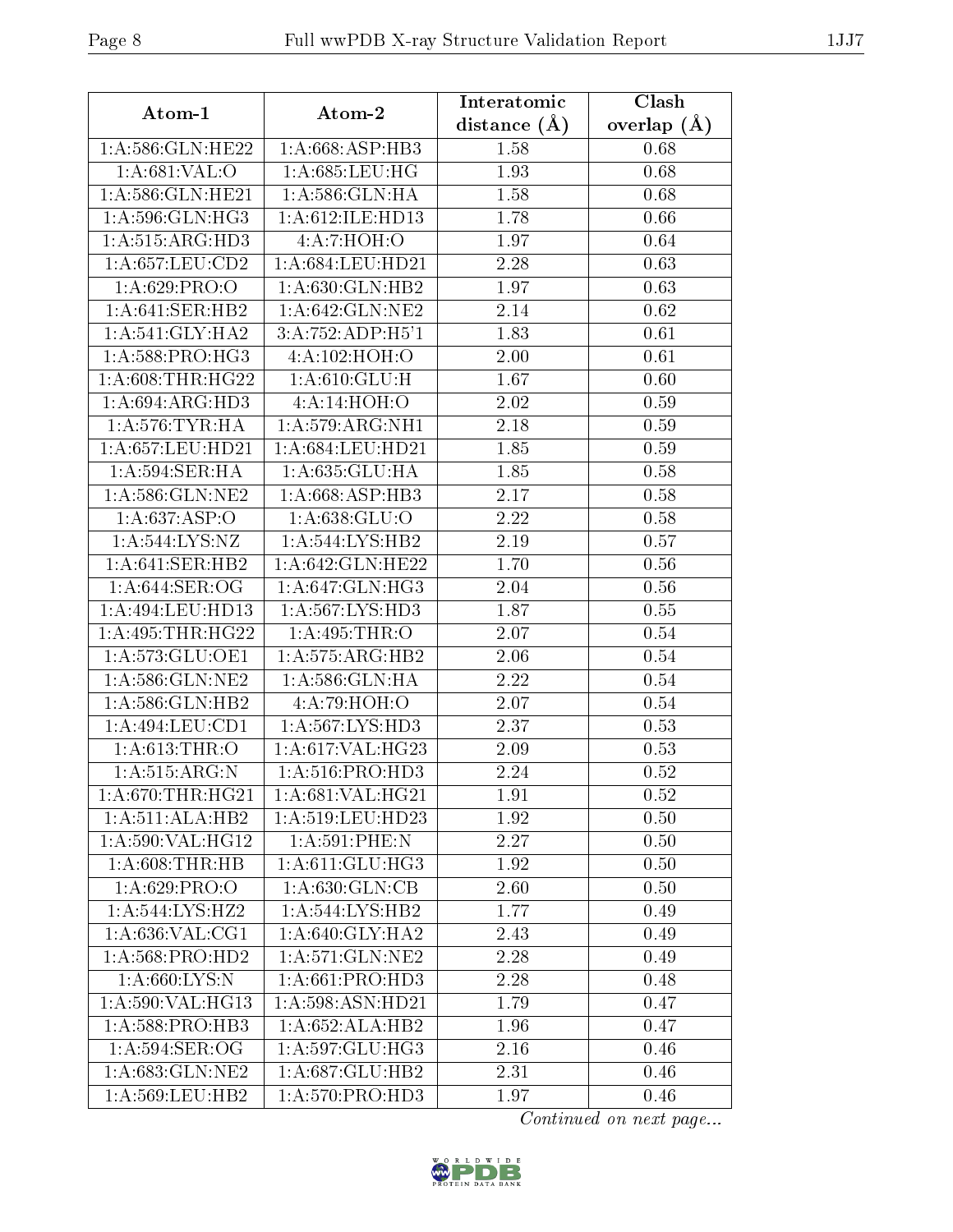|                                                     |                    | Interatomic      | Clash         |
|-----------------------------------------------------|--------------------|------------------|---------------|
| Atom-1                                              | Atom-2             | distance $(\AA)$ | overlap $(A)$ |
| 1: A:626: SER:C                                     | 1: A:628:LEU:H     | 2.19             | 0.46          |
| 1: A.638: GLU:O                                     | 1:A:639:ALA:HB3    | 2.16             | 0.46          |
| 1:A:733:LYS:HA                                      | 1:A:737:TRP:CG     | 2.52             | 0.45          |
| 1:A:536:LEU:HG                                      | 1:A:544:LYS:HG2    | 1.99             | 0.45          |
| 1: A:657:LEU:HD22                                   | 1:A:684:LEU:HD21   | 1.99             | 0.45          |
| $1:A:707:GLU:\overline{HG3}$                        | 1: A:726: HIS: CG  | 2.52             | 0.45          |
| 1:A:531:GLY:HA2                                     | 1: A:691: ARG:O    | 2.17             | 0.44          |
| 1: A:725:THR:OG1                                    | 1: A:728: GLN: HG3 | 2.17             | 0.44          |
| 1: A:603: LEU:HD21                                  | 1:A:659:ARG:HG2    | 1.99             | 0.44          |
| 1:A:586:GLN:NE2                                     | 1: A:668:ASP:O     | 2.51             | 0.44          |
| 1:A:637:ASP:OD2                                     | 1: A:642: GLN:NE2  | 2.51             | 0.44          |
| 1: A:670:THR:HB                                     | 1:A:673:LEU:HD12   | 2.00             | 0.44          |
| 1: A: 585: GLY: HA3                                 | 4:A:108:HOH:O      | $2.19\,$         | 0.43          |
| 1:A:495:THR:N                                       | 1: A:496: PRO:HD3  | 2.34             | 0.43          |
| 1: A:642: GLN:N                                     | 1: A:642: GLN:CD   | 2.71             | 0.43          |
| $1: A:591:$ PHE:H                                   | 1:A:598:ASN:HD21   | 1.65             | 0.42          |
| 1: A:642: GLN:CD                                    | 1: A:642: GLN:H    | 2.22             | 0.42          |
| $1:\overline{A}:495:\overline{THR}:\overline{H}G23$ | 1: A:576:TYR:CD1   | 2.55             | 0.42          |
| 1:A:567:LYS:HA                                      | 1: A:568: PRO:HD3  | 1.94             | 0.42          |
| 1:A:574:HIS:CE1                                     | 1:A:575:ARG:HG3    | 2.54             | 0.42          |
| 1: A:707: GLU:HG3                                   | 1: A:726: HIS: CD2 | 2.55             | 0.42          |
| 1: A:586: GLN:CA                                    | 1:A:586:GLN:HE21   | 2.22             | 0.42          |
| 1: A:586: GLN:NE2                                   | 1:A:668:ASP:CB     | 2.83             | 0.41          |
| 1:A:667:ASP:HA                                      | 1:A:699:ILE:HB     | 2.02             | 0.41          |
| 1: A: 551: LEU: HG                                  | 1:A:665:ILE:HD11   | 2.01             | 0.41          |
| 1:A:624:PHE:C                                       | 1: A:624:PHE:CD1   | 2.93             | 0.41          |
| 1: A: 503: VAL: HB                                  | 1: A:528:LEU:HB2   | 2.03             | 0.40          |
| 1: A:575: ARG:O                                     | 1:A:579:ARG:HG3    | 2.21             | 0.40          |
| $1:A.\overline{676:ASN:O}$                          | 1: A:680: GLN: HG2 | 2.22             | 0.40          |

Continued from previous page...

There are no symmetry-related clashes.

### 5.3 Torsion angles (i)

#### 5.3.1 Protein backbone (i)

In the following table, the Percentiles column shows the percent Ramachandran outliers of the chain as a percentile score with respect to all X-ray entries followed by that with respect to entries of similar resolution.

The Analysed column shows the number of residues for which the backbone conformation was analysed, and the total number of residues.

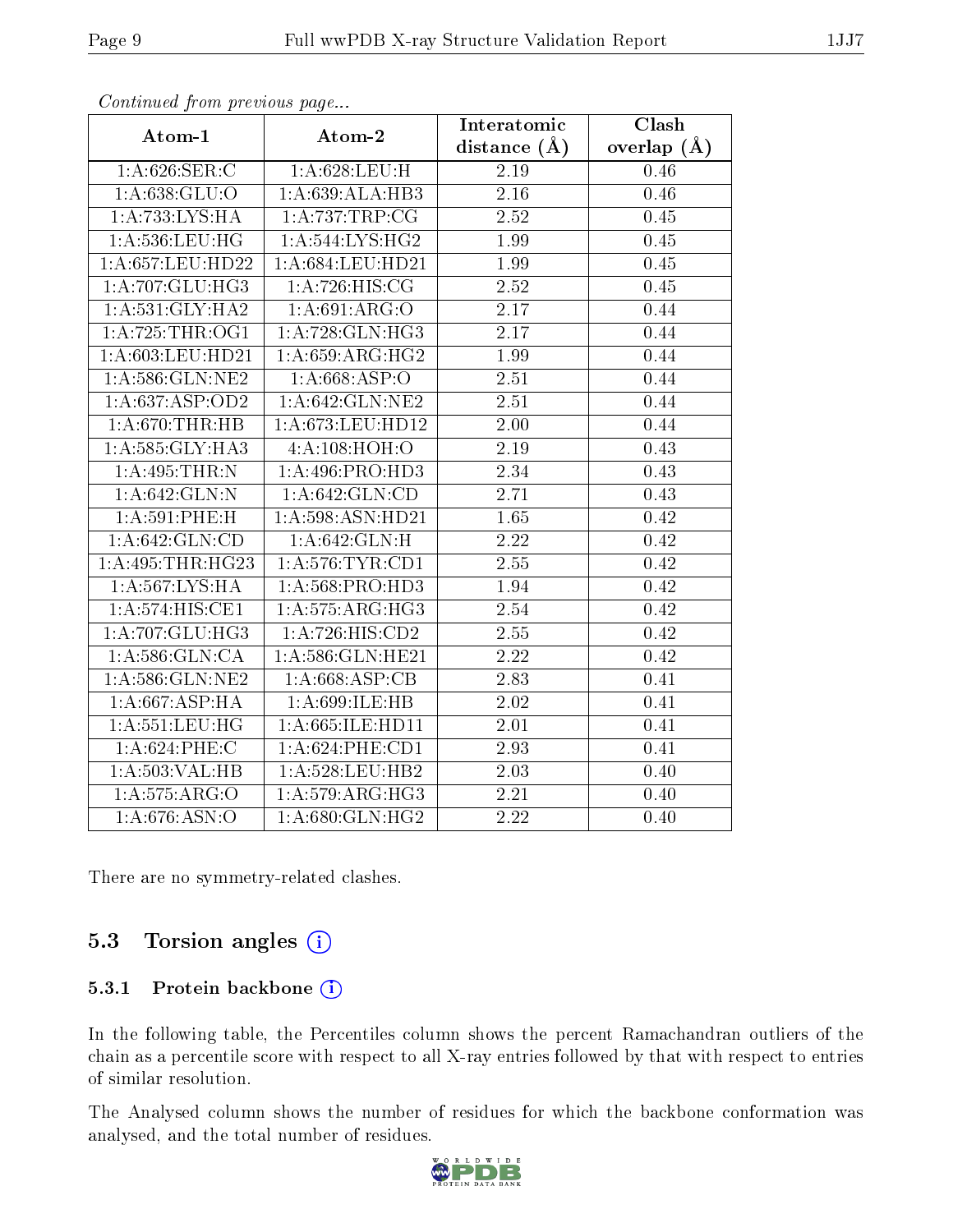| Mol   Chain | Analysed                                | Favoured   Allowed   Outliers   Percentiles |                                                                                  |  |
|-------------|-----------------------------------------|---------------------------------------------|----------------------------------------------------------------------------------|--|
|             | $250/260$ (96\%)   242 (97\%)   6 (2\%) |                                             | $\begin{array}{ c c c c c c c c } \hline 2 & 1\% & 19 & 29 \ \hline \end{array}$ |  |

All (2) Ramachandran outliers are listed below:

| Mol | Chain | Res | Type |
|-----|-------|-----|------|
|     |       | 638 | GLI  |
|     |       | 607 |      |

#### 5.3.2 Protein sidechains (i)

In the following table, the Percentiles column shows the percent sidechain outliers of the chain as a percentile score with respect to all X-ray entries followed by that with respect to entries of similar resolution.

The Analysed column shows the number of residues for which the sidechain conformation was analysed, and the total number of residues.

| Mol   Chain | Analysed     |            |           | Rotameric   Outliers   Percentiles |  |
|-------------|--------------|------------|-----------|------------------------------------|--|
|             | 205/211(97%) | 203 (99\%) | $12(1\%)$ | 76 88                              |  |

All (2) residues with a non-rotameric sidechain are listed below:

| Mol | Chain | Res | Type |
|-----|-------|-----|------|
|     |       | 586 | en   |
|     |       |     |      |

Some sidechains can be flipped to improve hydrogen bonding and reduce clashes. All (4) such sidechains are listed below:

| Mol | Chain | Res | Type       |
|-----|-------|-----|------------|
|     |       | 514 | <b>ASN</b> |
|     |       | 586 | GLN.       |
|     |       | 683 | GLN        |
|     |       | 728 | GL N       |

#### $5.3.3$  RNA  $(i)$

There are no RNA molecules in this entry.

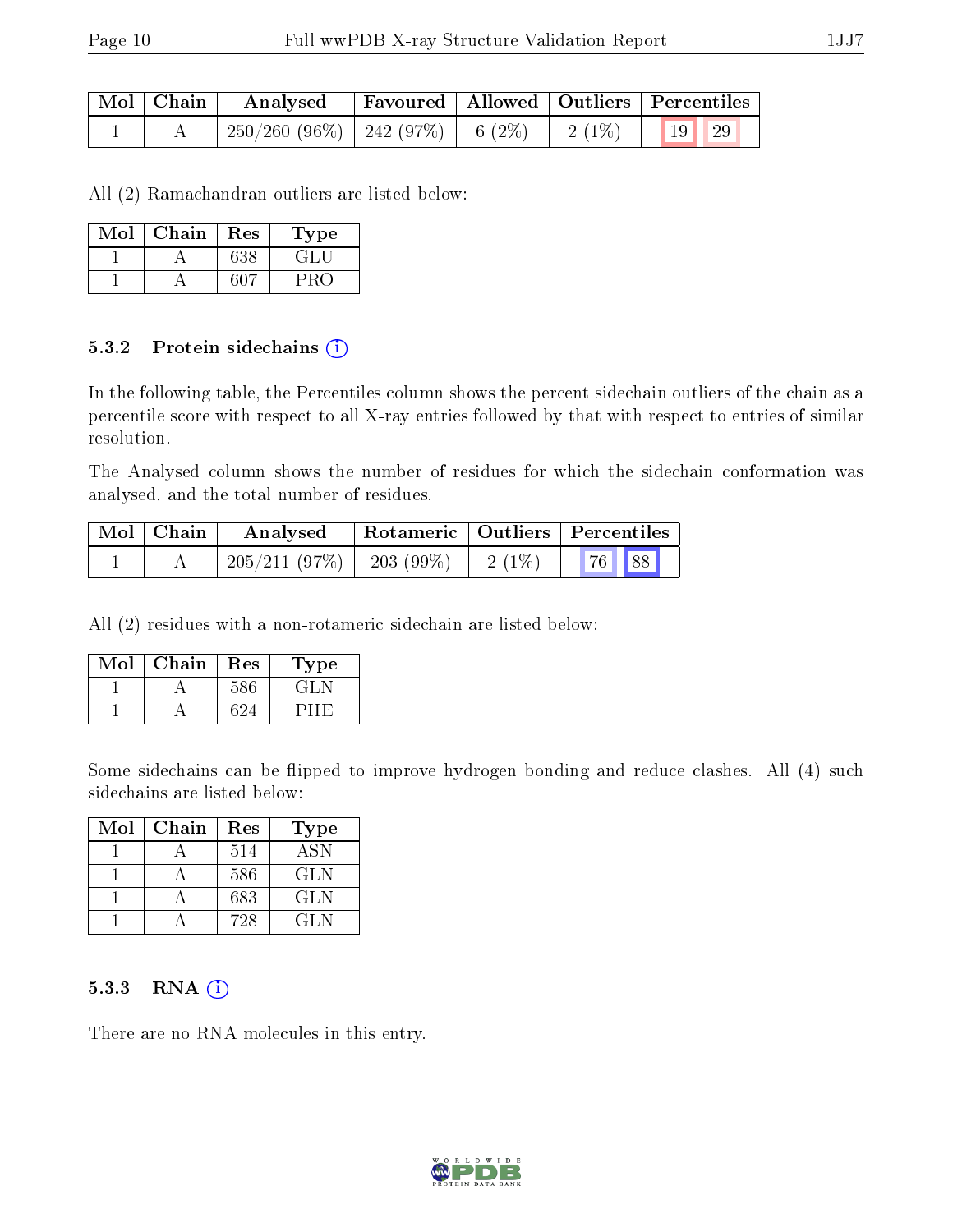#### 5.4 Non-standard residues in protein, DNA, RNA chains (i)

There are no non-standard protein/DNA/RNA residues in this entry.

#### 5.5 Carbohydrates  $(i)$

There are no carbohydrates in this entry.

### 5.6 Ligand geometry  $(i)$

Of 2 ligands modelled in this entry, 1 is monoatomic - leaving 1 for Mogul analysis.

In the following table, the Counts columns list the number of bonds (or angles) for which Mogul statistics could be retrieved, the number of bonds (or angles) that are observed in the model and the number of bonds (or angles) that are dened in the Chemical Component Dictionary. The Link column lists molecule types, if any, to which the group is linked. The Z score for a bond length (or angle) is the number of standard deviations the observed value is removed from the expected value. A bond length (or angle) with  $|Z| > 2$  is considered an outlier worth inspection. RMSZ is the root-mean-square of all Z scores of the bond lengths (or angles).

| $\mathbf{Mod}_{\perp}$ | $\mid$ Type $\mid$ Chain $\mid$ Res $\mid$ Link |     |            | Bond lengths |                                 |          | Bond angles |                                                        |
|------------------------|-------------------------------------------------|-----|------------|--------------|---------------------------------|----------|-------------|--------------------------------------------------------|
|                        |                                                 |     |            |              | Counts   RMSZ $\mid \#  Z  > 2$ |          |             | $\vert$ Counts $\vert$ RMSZ $\vert \#  Z  > 2$ $\vert$ |
|                        | ADP                                             | 752 | 24, 29, 29 | 1.46         | $(4 (16\%)$                     | 29,45,45 | 1.67        | $\vert 4 \ (13\%) \ \vert$                             |

In the following table, the Chirals column lists the number of chiral outliers, the number of chiral centers analysed, the number of these observed in the model and the number defined in the Chemical Component Dictionary. Similar counts are reported in the Torsion and Rings columns. '-' means no outliers of that kind were identified.

|     |     | Mol   Type   Chain   Res   Link   Chirals | <b>Torsions</b>                       | $\parallel$ Rings |
|-----|-----|-------------------------------------------|---------------------------------------|-------------------|
| ADP | 752 |                                           | $\frac{5}{12}\frac{32}{32}$   0/3/3/3 |                   |

All (4) bond length outliers are listed below:

|  |        |              | Mol   Chain   Res   Type   Atoms            |      | $Z \parallel Observed(A) \parallel$ | $\perp$ Ideal(A) $\perp$ |
|--|--------|--------------|---------------------------------------------|------|-------------------------------------|--------------------------|
|  | 752.   |              | $ADP \perp C2-N3$                           | 3.99 | 1.38                                | 1.32                     |
|  | 752    | $\Delta$ DP. | $\left\vert$ C <sub>2</sub> -N <sub>1</sub> | 2.65 | 1.38                                | 1.33                     |
|  | 752    |              | ADP $\vert$ O5'-C5' $\vert$ -2.57           |      | 1.34                                |                          |
|  | -752 - | A DP –       | $C3'$ - $C4'$   -2.21                       |      | 147                                 | 1.53                     |

All (4) bond angle outliers are listed below:

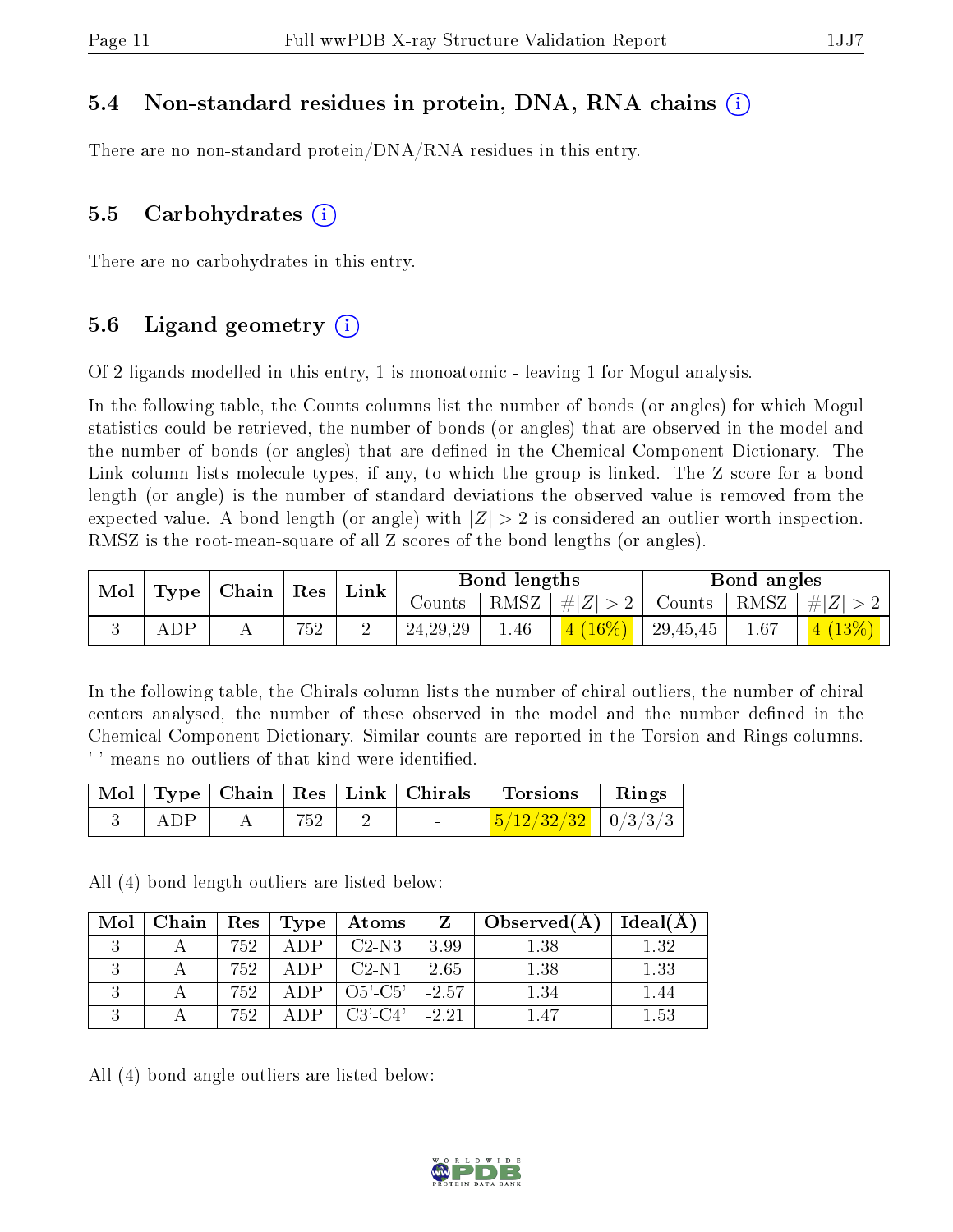| Mol | Chain | Res | Type | Atoms                 |         | Observed $(°)$ | Ideal $(°)$ |
|-----|-------|-----|------|-----------------------|---------|----------------|-------------|
|     |       | 752 | A DP | $N3$ -C2-N1           | $-6.10$ | 119.15         | 128.68      |
|     |       | 752 | A DP | $C3'$ - $C2'$ - $C1'$ | 3.30    | 105.95         | 100.98      |
|     |       | 752 | A DP | $C5'$ - $C4'$ - $C3'$ | $-2.70$ | 105.06         | 115 18      |
|     |       | 752 | A DP | $O2B-PB-O3A$          | 2.05    | 111 49         | 104.64      |

There are no chirality outliers.

All (5) torsion outliers are listed below:

| Mol | Chain | $\operatorname{Res}% \left( \mathcal{N}\right) \equiv\operatorname{Res}(\mathcal{N}_{0})\cap\mathcal{N}_{1}$ | <b>Type</b> | Atoms                         |
|-----|-------|--------------------------------------------------------------------------------------------------------------|-------------|-------------------------------|
| 3   |       | 752.                                                                                                         | ADP         | PA-O3A-PB-O2B                 |
| 3   |       | 752                                                                                                          | ADP         | PA-O3A-PB-O3B                 |
| 3   |       | 752                                                                                                          | ADP         | $C3'$ - $C4'$ - $C5'$ - $O5'$ |
| 3   |       | 752                                                                                                          | ADP         | $O4'-C4'-C5'-O5'$             |
| ર   |       | 752                                                                                                          | A DP        | PA-O3A-PB-O1B                 |

There are no ring outliers.

1 monomer is involved in 1 short contact:

|  |  | $\sqrt{\text{Mol} + \text{Chain}} + \text{Res} + \text{Type} + \text{Class} + \text{Symm-Class}$ |
|--|--|--------------------------------------------------------------------------------------------------|
|  |  |                                                                                                  |

The following is a two-dimensional graphical depiction of Mogul quality analysis of bond lengths, bond angles, torsion angles, and ring geometry for all instances of the Ligand of Interest. In addition, ligands with molecular weight > 250 and outliers as shown on the validation Tables will also be included. For torsion angles, if less then 5% of the Mogul distribution of torsion angles is within 10 degrees of the torsion angle in question, then that torsion angle is considered an outlier. Any bond that is central to one or more torsion angles identified as an outlier by Mogul will be highlighted in the graph. For rings, the root-mean-square deviation (RMSD) between the ring in question and similar rings identified by Mogul is calculated over all ring torsion angles. If the average RMSD is greater than 60 degrees and the minimal RMSD between the ring in question and any Mogul-identified rings is also greater than 60 degrees, then that ring is considered an outlier. The outliers are highlighted in purple. The color gray indicates Mogul did not find sufficient equivalents in the CSD to analyse the geometry.

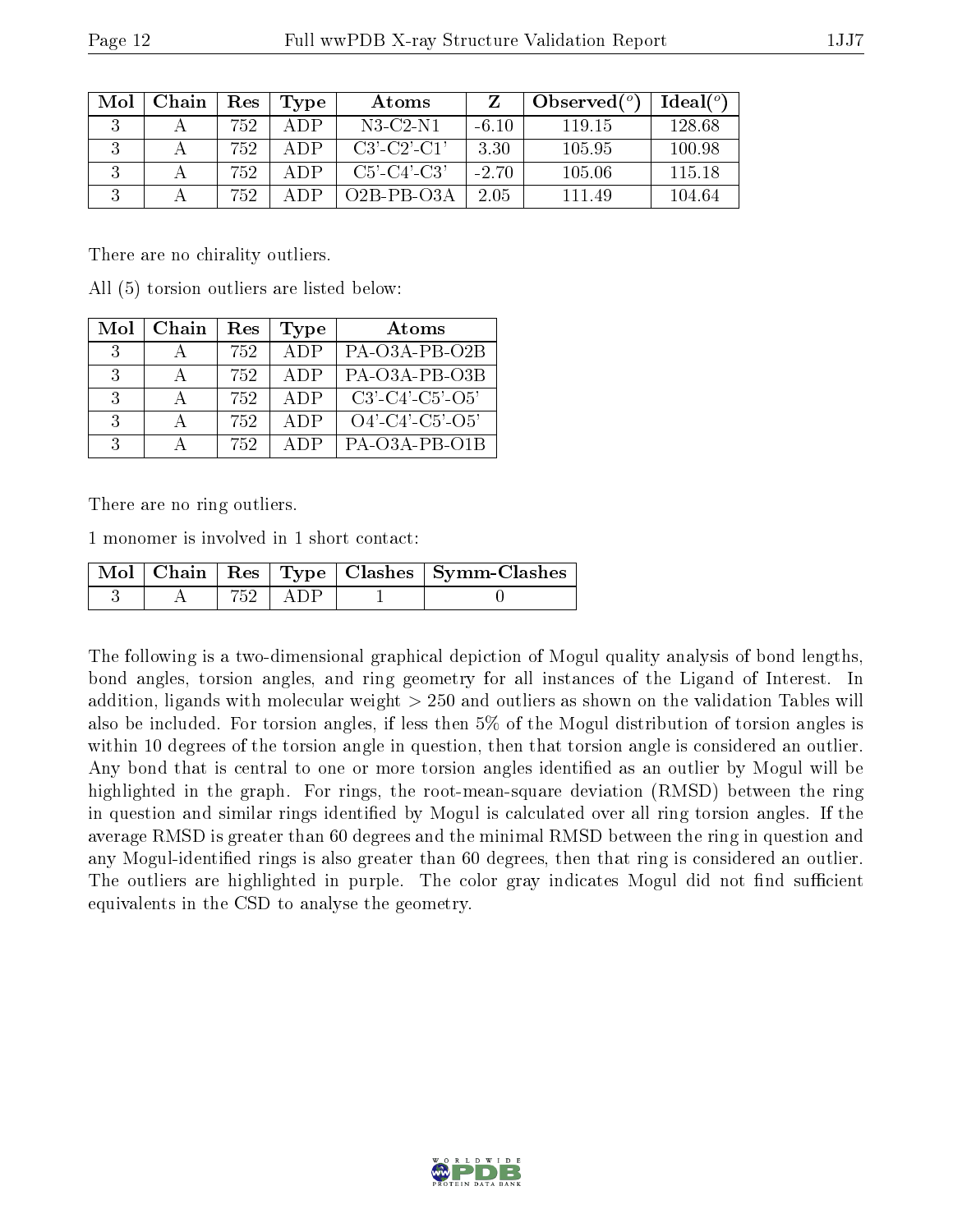

## 5.7 [O](https://www.wwpdb.org/validation/2017/XrayValidationReportHelp#nonstandard_residues_and_ligands)ther polymers (i)

There are no such residues in this entry.

### 5.8 Polymer linkage issues (i)

There are no chain breaks in this entry.

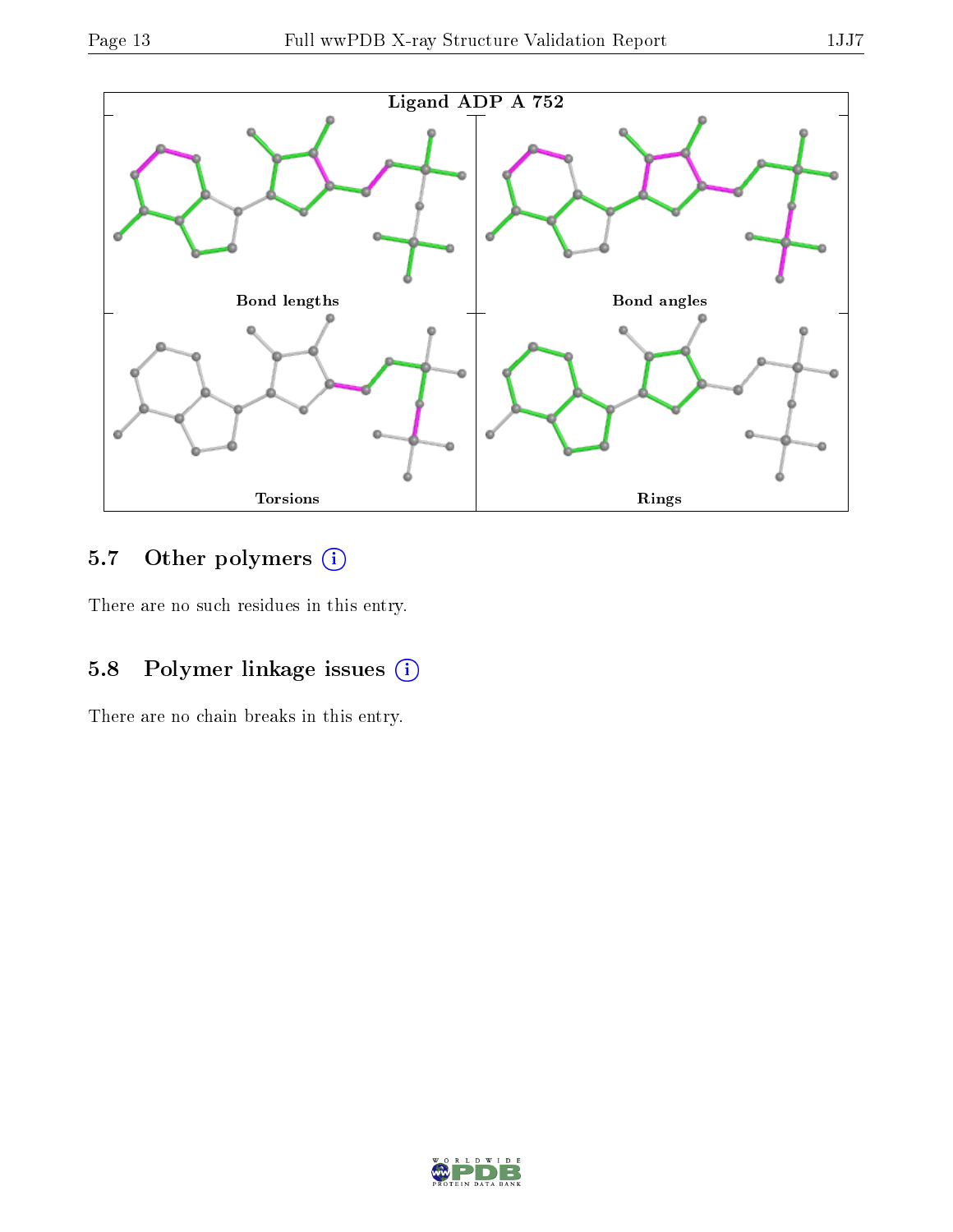## 6 Fit of model and data  $(i)$

### 6.1 Protein, DNA and RNA chains  $(i)$

In the following table, the column labelled  $#RSRZ> 2'$  contains the number (and percentage) of RSRZ outliers, followed by percent RSRZ outliers for the chain as percentile scores relative to all X-ray entries and entries of similar resolution. The OWAB column contains the minimum, median,  $95<sup>th</sup>$  percentile and maximum values of the occupancy-weighted average B-factor per residue. The column labelled ' $Q< 0.9$ ' lists the number of (and percentage) of residues with an average occupancy less than 0.9.

| $\mid$ Mol $\mid$ Chain | Analysed             | $\Delta < \mathrm{RSRZ} > 0$ | $\#\text{RSRZ}\text{>2}$            | $\mid$ OWAB(Å <sup>2</sup> ) $\mid$ Q<0.9 |  |
|-------------------------|----------------------|------------------------------|-------------------------------------|-------------------------------------------|--|
|                         | $\mid$ 251/260 (96%) | 0.12                         | 20 (7%) 12 11 23, 47, 91, 99 2 (0%) |                                           |  |

All (20) RSRZ outliers are listed below:

| Mol            | Chain              | Res | <b>Type</b>               | RSRZ             |
|----------------|--------------------|-----|---------------------------|------------------|
| $\mathbf{1}$   | А                  | 497 | <b>LEU</b>                | 4.4              |
| $\mathbf{1}$   | $\overline{A}$     | 742 | <b>ALA</b>                | 3.8              |
| $\mathbf{1}$   | $\overline{\rm A}$ | 637 | ASP                       | 3.4              |
| $\mathbf{1}$   | $\overline{A}$     | 492 | <b>GLY</b>                | 3.3              |
| $\mathbf{1}$   | $\overline{\rm A}$ | 498 | $\overline{HIS}$          | $\overline{3.2}$ |
| $\mathbf{1}$   | $\bf{A}$           | 605 | <b>GLN</b>                | 3.1              |
| $\mathbf{1}$   | $\bf{A}$           | 601 | <b>TYR</b>                | 3.0              |
| $\overline{1}$ | $\overline{A}$     | 642 | <b>GLN</b>                | 3.0              |
| $\mathbf{1}$   | $\overline{A}$     | 493 | <b>LEU</b>                | 2.9              |
| $\mathbf{1}$   | $\overline{A}$     | 636 | <b>VAL</b>                | 2.8              |
| $\mathbf{1}$   | $\overline{A}$     | 639 | ALA                       | 2.8              |
| $\mathbf{1}$   | $\overline{\rm A}$ | 592 | $\rm GLY$                 | 2.8              |
| $\overline{1}$ | $\overline{A}$     | 574 | <b>HIS</b>                | 2.3              |
| $\mathbf{1}$   | $\overline{\rm A}$ | 737 | TRP                       | 2.3              |
| $\overline{1}$ | $\overline{\rm A}$ | 638 | $\overline{\mathrm{GLU}}$ | 2.3              |
| $\mathbf{1}$   | $\bf{A}$           | 740 | <b>VAL</b>                | 2.3              |
| $\overline{1}$ | $\overline{\rm A}$ | 590 | <b>VAL</b>                | 2.3              |
| $\mathbf{1}$   | $\bf{A}$           | 591 | PHE                       | 2.2              |
| $\mathbf{1}$   | $\overline{\rm A}$ | 727 | <b>GLN</b>                | 2.2              |
| $\mathbf{1}$   | $\overline{\rm A}$ | 602 | $\rm GLY$                 | 2.1              |

### 6.2 Non-standard residues in protein, DNA, RNA chains (i)

There are no non-standard protein/DNA/RNA residues in this entry.

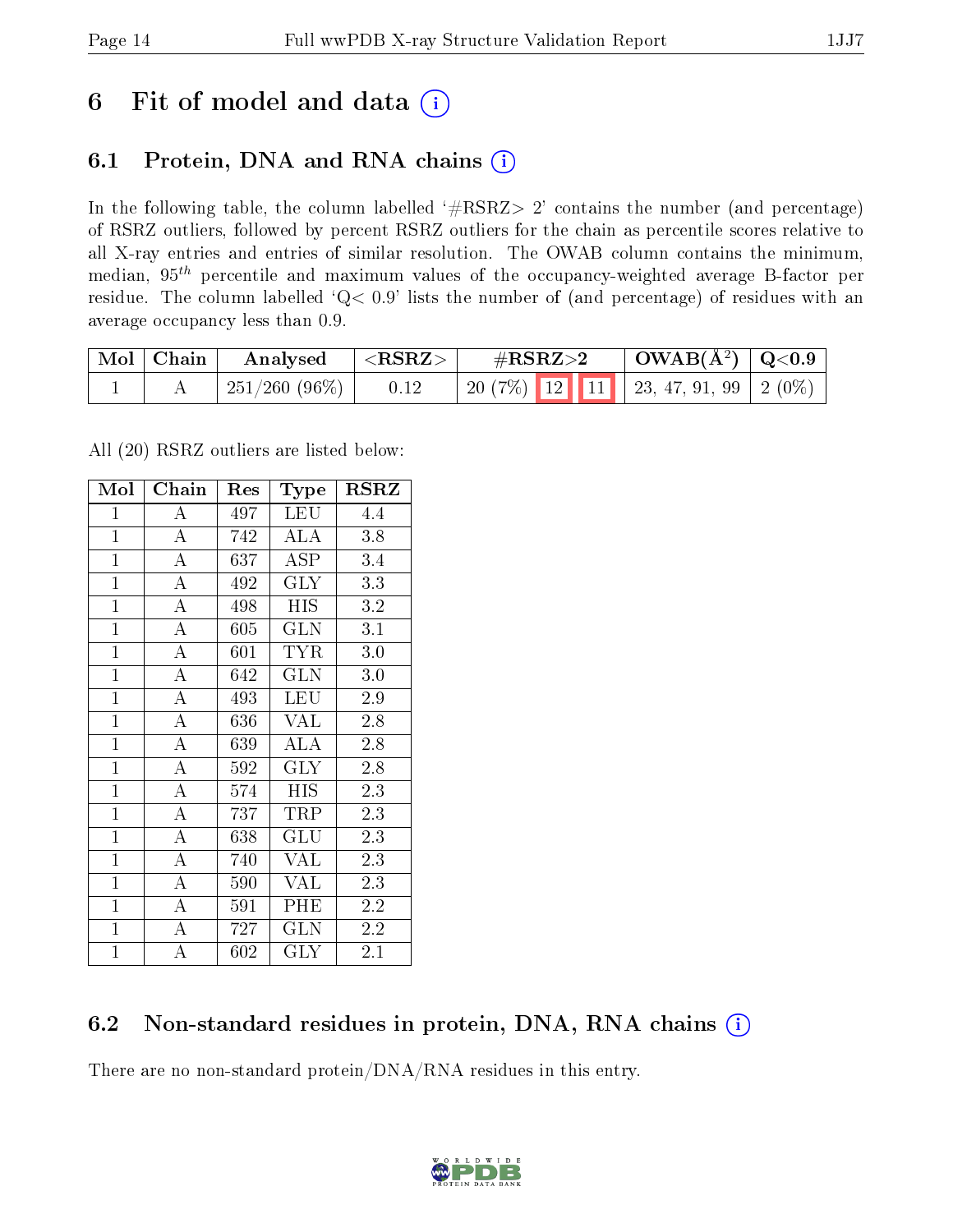#### 6.3 Carbohydrates  $(i)$

There are no carbohydrates in this entry.

#### 6.4 Ligands  $(i)$

In the following table, the Atoms column lists the number of modelled atoms in the group and the number defined in the chemical component dictionary. The B-factors column lists the minimum, median,  $95<sup>th</sup>$  percentile and maximum values of B factors of atoms in the group. The column labelled  $Q < 0.9$ ' lists the number of atoms with occupancy less than 0.9.

| Mol |     | Type   Chain | $\mid$ Res $\mid$ | $\mid$ Atoms | RSCC |          | $\mid$ RSR $\mid$ B-factors( $\rm \AA^2) \mid Q\text{<}0.9$ |  |
|-----|-----|--------------|-------------------|--------------|------|----------|-------------------------------------------------------------|--|
|     | ADP |              | 752               | 27/27        | 0.98 | 0.12     | 26, 31, 36, 38                                              |  |
|     | МG  |              | 902               |              | 0.98 | $0.09\,$ | 35, 35, 35, 35                                              |  |

The following is a graphical depiction of the model fit to experimental electron density of all instances of the Ligand of Interest. In addition, ligands with molecular weight  $> 250$  and outliers as shown on the geometry validation Tables will also be included. Each fit is shown from different orientation to approximate a three-dimensional view.